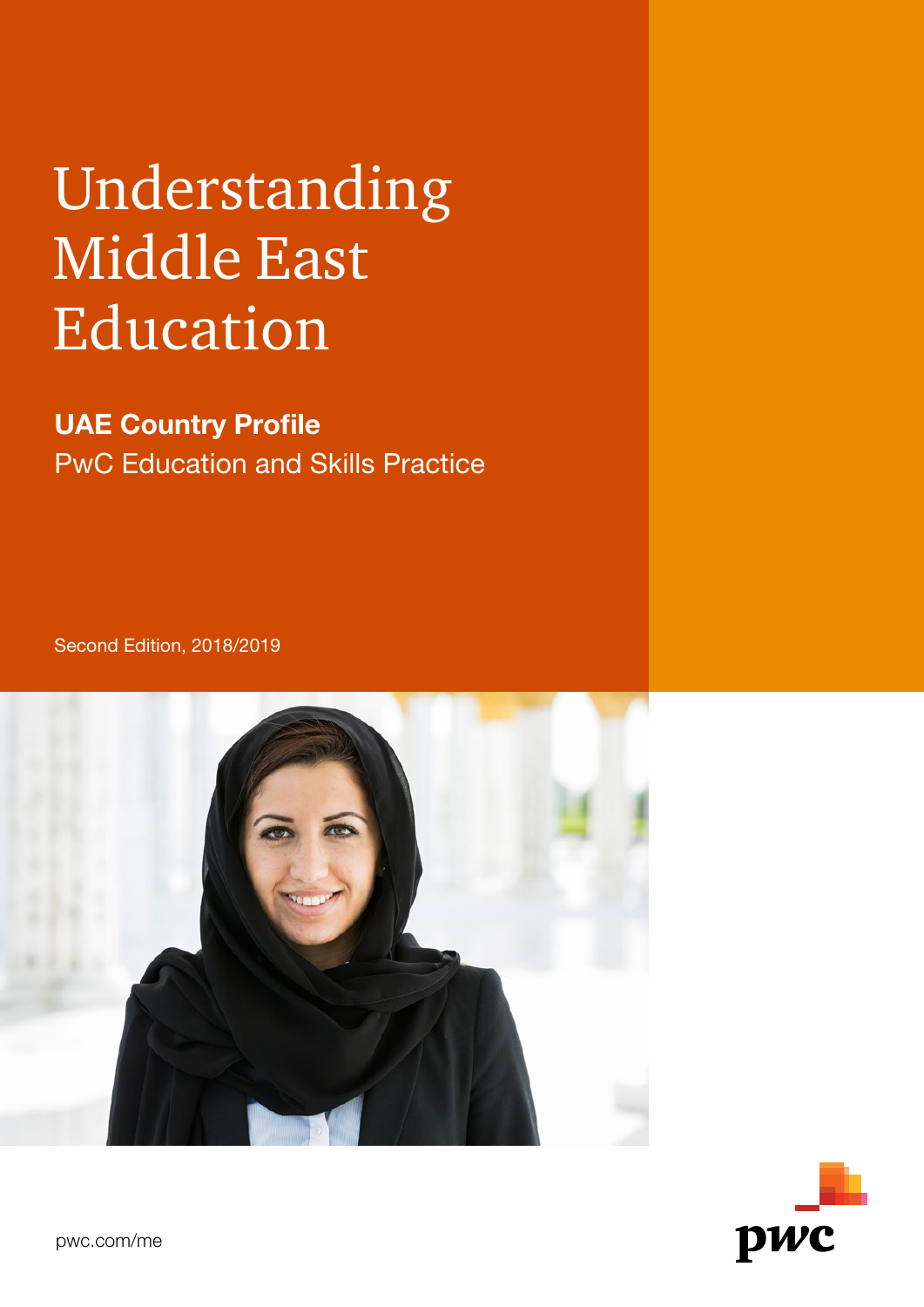The UAE is one of the more mature education markets in the region and remains a draw for investors, providers and students

This series of infographics provides a country by country overview of the education sector in the Middle East

The UAE is one of the more mature education markets in the region and remains a draw for investors, providers and students. Its scale and ambition remain undimmed, but what is the reality on the ground? What do the trends over time tell us about the education sector by segment, and what are the key differences between its main markets? In order to better understand the UAE's Education sector, it is important to understand the country's:

- Education Ecosystem
- Structure of the Education System
- Key Players
- Overall Quality of Education

This sets the scene for a deep dive into the enrolment trends and education outcomes of the UAE's education systems across its three main education stages: PreK, K-12 and Higher Education. We explore provision in the public and private education sectors across the seven Emirates, with a focus on its two biggest markets in Dubai and Abu Dhabi.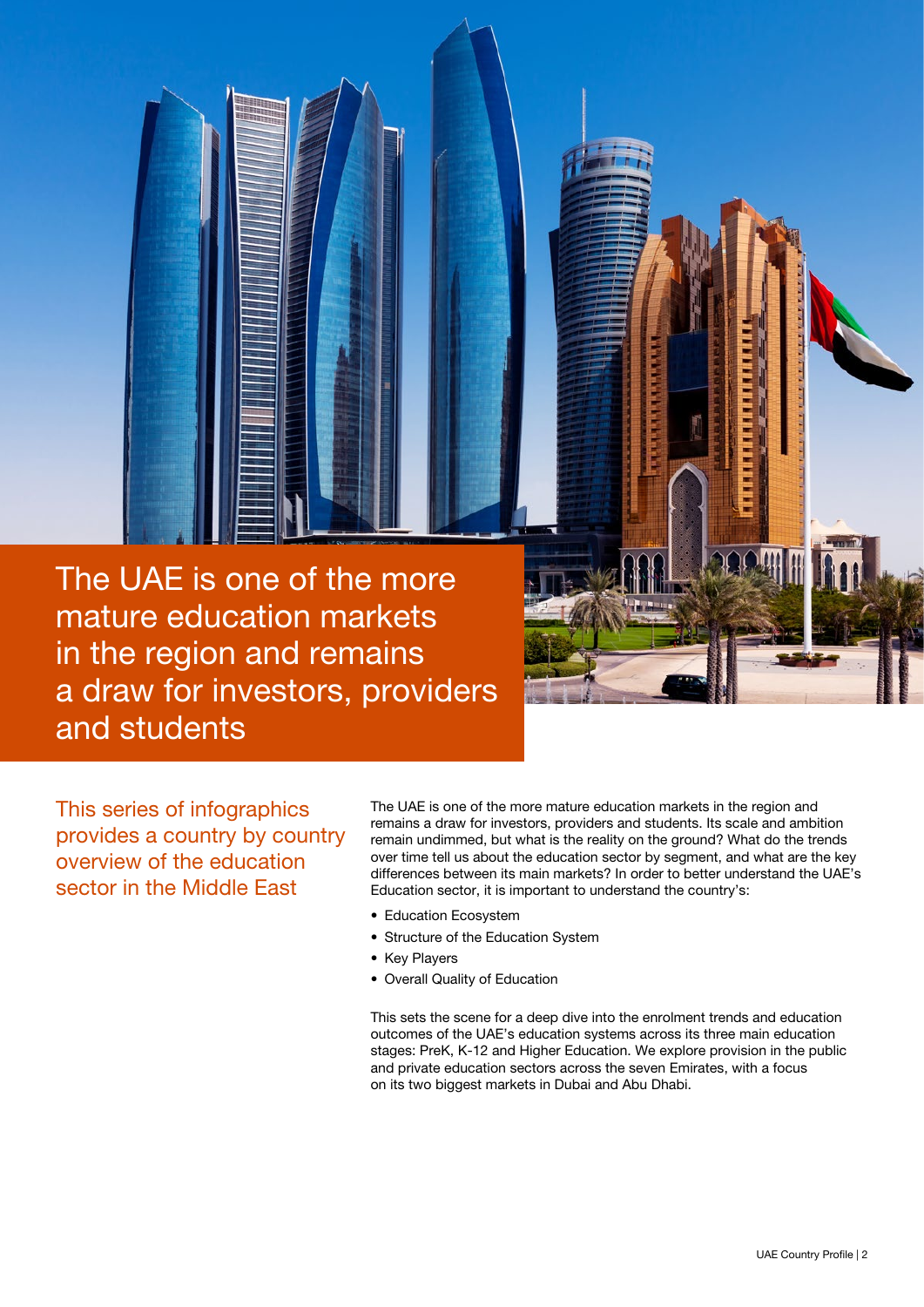

### Education Ecosystem

Key influences on private provision in the UAE

#### Investment **Climate**



In the 2017-18 Global Competitiveness Report, the UAE's macroeconomic environment was ranked among the top 30 globally, with the country being the largest destination for FDI in the region.

The government recently introduced ownership laws to allow for 100% foreign investor ownership of companies outside free zones and 10 year residency visa options – a move designed to drive more foreign investment into the country and attract longer term residents.

More and more private equity firms in the region are growing their education portfolios in light of this climate, with the education sector ranking second in terms of private equity transactions among all sectors in the Middle East.

The cost of living in the UAE continues to increase however, and the degree to which this and the introduction of VAT will affect education sector growth is yet to be determined. The Dubai government has already stepped in by freezing K-12 tuition increases for the 2018/19 academic year to protect parents, but the move has caused some existing investors to reevaluate their investment decisions, at least for the coming year.

### **Operating** Environment

The country's two biggest Emirates, Dubai and Abu Dhabi, have regulatory bodies in place to streamline the education investment and operations processes.

In Abu Dhabi, the Abu Dhabi Department of Education and Knowledge (ADEK) is undergoing changes to its mandate, shifting its focus away from public educational institutions – which are to move under the Ministry of Education's responsibility – to focus on private institutions, in a manner similar to that of the Knowledge and Human Development Authority (KHDA) in Dubai.

Schools continue to face challenges in attracting and retaining the highest quality teachers and principals regionally and in the UAE market in particular. Recent legislation from the Ministry of Education to introduce teacher licensing aims to ensure a minimum standard of quality for all teachers in the country.



#### Attractiveness to Expat Families



The UAE currently ranks 10<sup>th</sup> in HSBC's 2017 Expat Explorer Survey, climbing two spots from its 2016 ranking, making it the highest ranking country in the Middle East in terms of expat attitudes and behaviours – an indicator for the attractiveness of a country to expats.

However, a recent survey by YouGov shows that 42% of surveyed UAE residents think the introduction of VAT is likely to discourage expats from coming to the UAE. This is mainly driven by the belief that the tax will increase the cost of living, and have a somewhat uncertain effect on the overall economy.

The UAE is at a point of inflection, making predictions for the coming years difficult to forecast. What is clear is that the country's potential – and government willingness – to create a successful sector make for a strong starting point in the region. This is particularly relevant considering that the relative immaturity of the private sector in surrounding GCC countries. in particular in KSA, continues to drive expats to base their families in the UAE.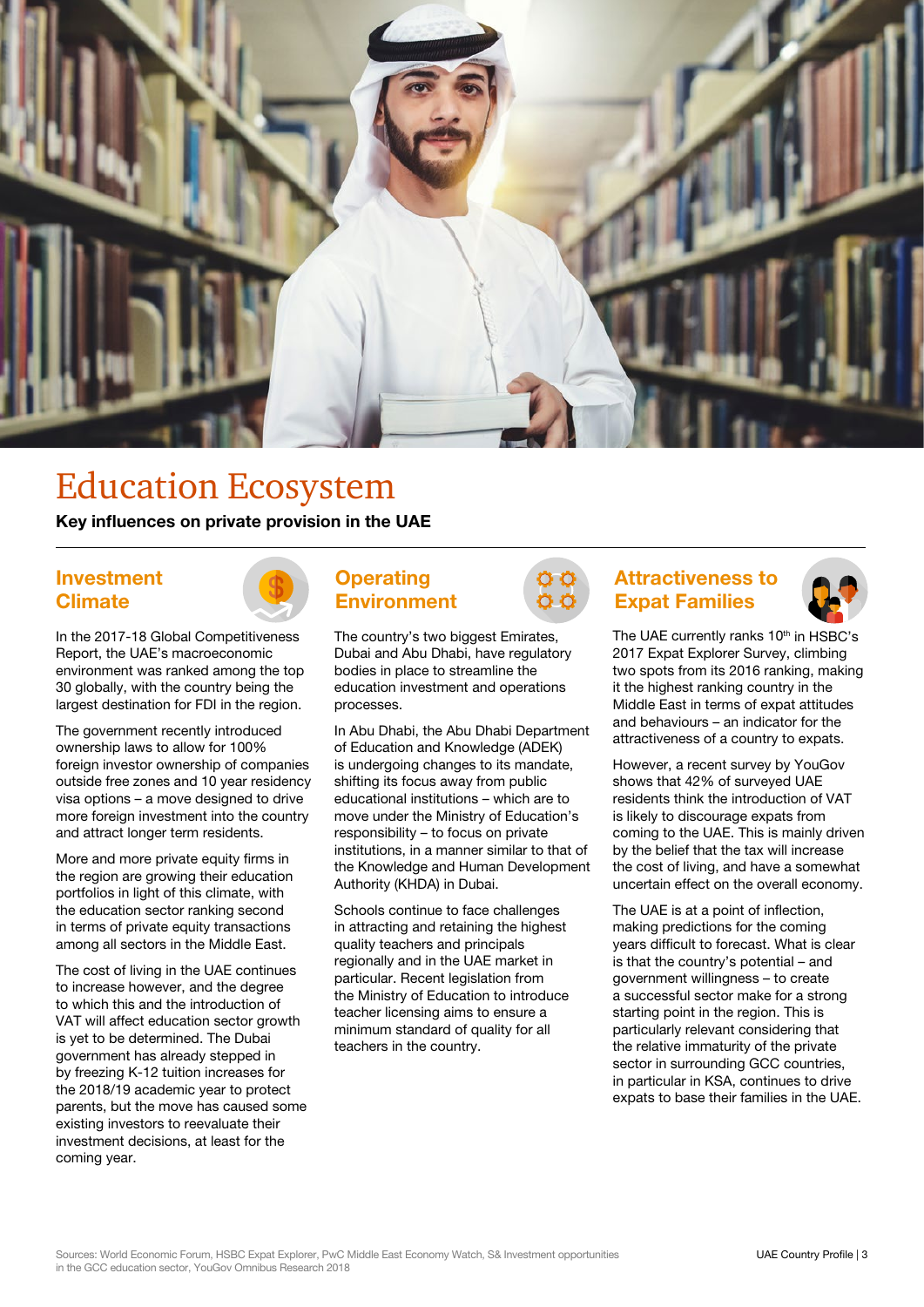### Structure of the Education System

#### Similar regulatory structures have emerged across the largest two Emirates in recent years



#### Figure 1: Structure of the UAE education system

Sources: UNESCO, UAE Government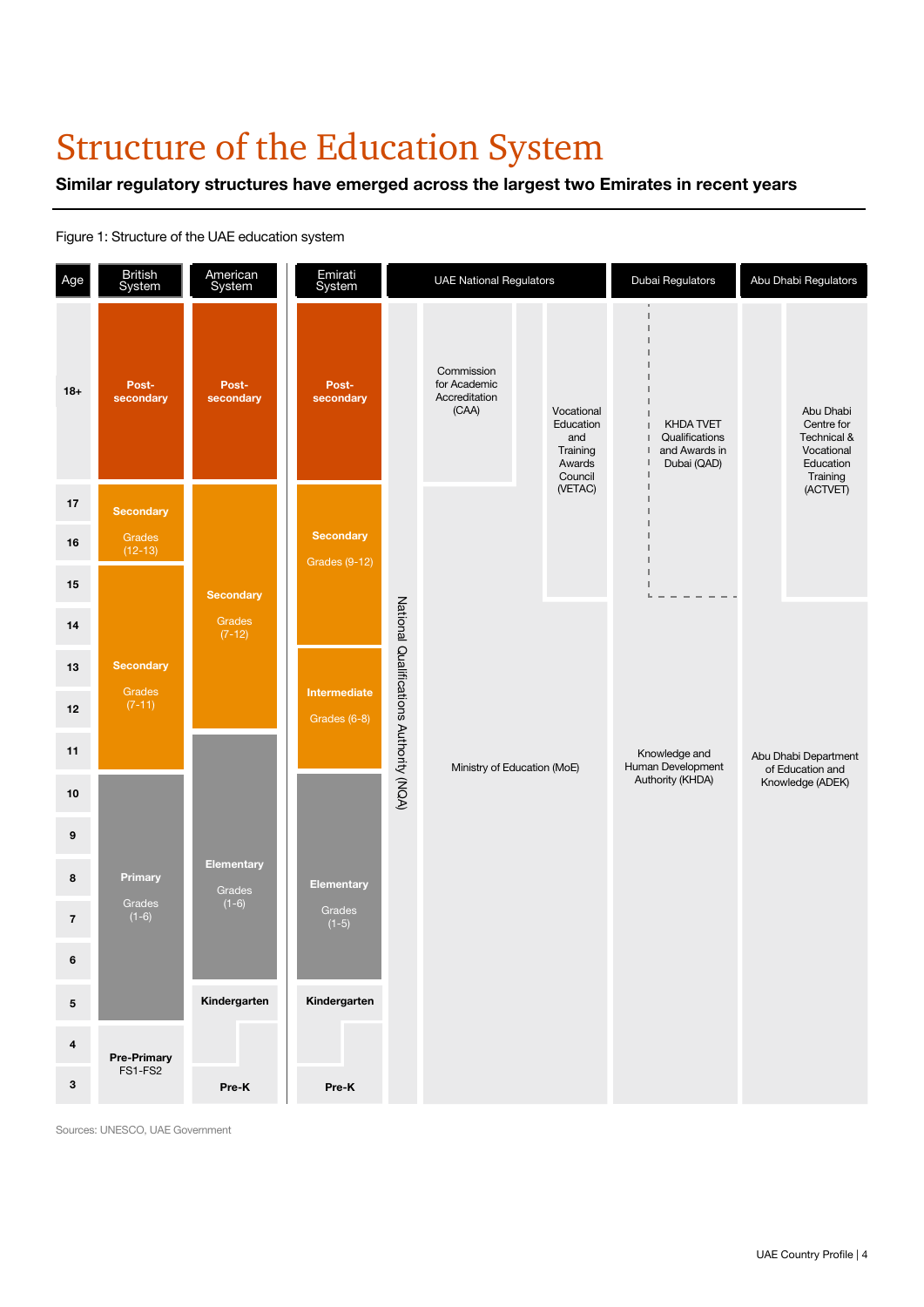## Key Players

A small number of large operators and institutions play a major role in the UAE's delivery landscape, although the number and variety of providers is increasing

Figure 2: Key Players in the UAE education system

|                    | Pre-K                                                                                                    | $K-12$<br>(No. of Schools)                                                                                          | <b>Higher Ed</b><br>(Enrolment No.)                                                                                                                                                                                                      | <b>Local Government</b><br><b>Regulators</b>                                                                                                   |
|--------------------|----------------------------------------------------------------------------------------------------------|---------------------------------------------------------------------------------------------------------------------|------------------------------------------------------------------------------------------------------------------------------------------------------------------------------------------------------------------------------------------|------------------------------------------------------------------------------------------------------------------------------------------------|
| Abu Dhabi          | • GEMS Education<br>• Aldar Academies<br>• Bright Kids<br>• Kids First Group<br>Bloom<br>$\bullet$       | • GEMS Education (7)<br>• Aldar Academies (7)<br>$\bullet$ SABIS (7)<br>$\bullet$ Bloom (2)                         | • Higher Colleges of<br>Technology (23,000)<br>• UAE University (14,000)<br>• Abu Dhabi University (7,500)<br>• Zayed University (5,700)                                                                                                 | • AD Department of<br><b>Education &amp; Knowledge</b><br>(ADEK)<br>• AD Centre for Technical<br>& Vocational Education &<br>Training (ACTVET) |
| Dubai              | • GEMS Education<br>• Taaleem<br>• Innoventures<br>• Kids First Group<br>• Babilou<br>Bloom<br>$\bullet$ | • GEMS Education (32)<br>$\bullet$ Taaleem (10)<br>• Innoventures (5)<br>$\bullet$ SABIS (2)<br>$\bullet$ Bloom (2) | • University of<br>Wollongong (3,900)<br>• Zayed University (3,800)<br>• Heriot-Watt University<br>Dubai (3,600)<br>• Middlesex University<br>Dubai (3,100)<br>• Manipal University (2,500)<br>• American University in<br>Dubai (2,300) | • Knowledge and<br>Human Development<br>Authority (KHDA)                                                                                       |
| <b>Rest of UAE</b> |                                                                                                          | • GEMS Education (10)<br>$\bullet$ SABIS (5)                                                                        | • University of Sharjah<br>(13,800)<br>• Aiman Uni of Science &<br>Technology (6,300)<br>• American University of<br>Sharjah (5,650)                                                                                                     | • Shariah Education Council<br>• Ajman Educational Zone<br>• RAK Educational Zone<br>• Fujairah Educational Zone<br>• UAQ Educational Zone     |

Sources: numbers based on secondary sources, Nov 2018

### Overall Quality of Education

#### The quality of the UAE's primary and higher education systems rank among the top 20 globally

| Figure 3: Global Competitiveness Index Rankings (2015, 2016, 2017) |                                          |                  |                   |                  |  |
|--------------------------------------------------------------------|------------------------------------------|------------------|-------------------|------------------|--|
|                                                                    | <b>Change from</b><br>2016-17 to 2017-18 | 2017-18          | 2016-17           | 2015-16          |  |
| Overall                                                            |                                          | 17 <sup>th</sup> | 16 <sup>th</sup>  | 17 <sup>th</sup> |  |
| Quality of primary education                                       |                                          | 16 <sup>th</sup> | 12 <sup>th</sup>  | 13 <sup>th</sup> |  |
| Quality of higher education                                        |                                          | 12 <sup>th</sup> | 10 <sup>th</sup>  | 12 <sup>th</sup> |  |
| Primary education enrolment, net %                                 |                                          | 87 <sup>th</sup> | 100 <sup>th</sup> | 94 <sup>th</sup> |  |
| Secondary education enrolment, gross %                             |                                          | <b>NA</b>        | 71 <sup>st</sup>  | 67 <sup>th</sup> |  |
| Tertiary education enrolment, gross %                              |                                          | 94 <sup>th</sup> | 96 <sup>th</sup>  | 99 <sup>th</sup> |  |



The UAE continues to be the most competitive country in the Arab World according to the Global Competitiveness Index, but its ranking dropped back to 2015-16 levels in 2017-18. This was mainly due to the relative improvement of other countries, highlighting a need to accelerate change. Education was highlighted as a key driver of competitiveness.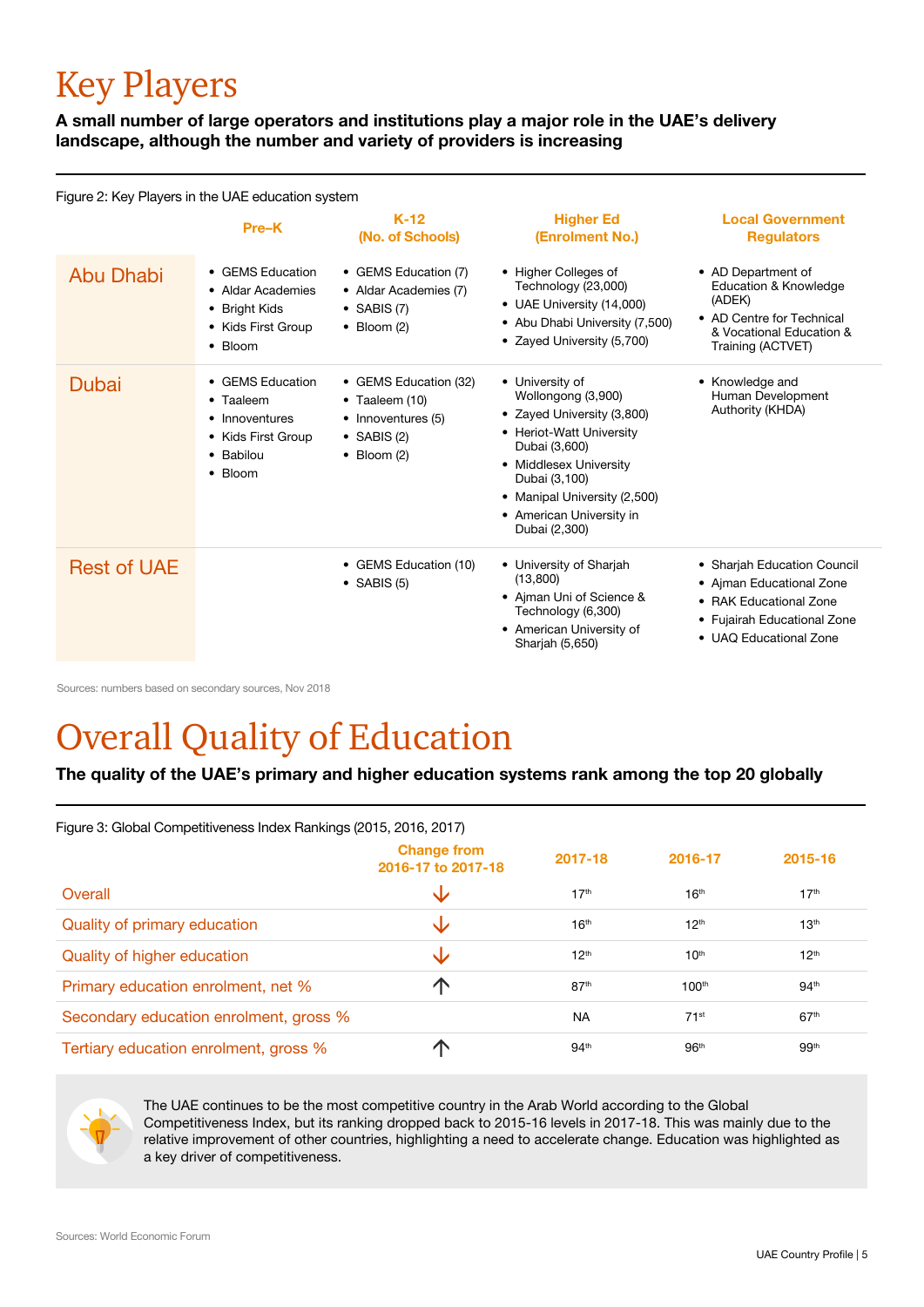#### UAE's PISA rankings 2012-15 improved for Mathematics but dropped for Reading & Science, while TIMSS results showed better performance in Mathematics and Science for Dubai compared with Abu Dhabi 2011-15



PISA Rankings: between 2012 and 2015 the UAE moved up one spot in Mathematics, where it now stands in 47<sup>th</sup> place, but fell two places in Reading, from 46 to 48 and in Science, from 44 to 46. However, the UAE Government has an aspiration to move into the top 20 by 2021.

PISA Scores: both UAE scores and OECD average scores dropped compared with 2012 levels. The UAE scores are the highest in the region, but remain below the OECD average. Dubai private schools offering international curricula performed better than private and public schools offering MoE curricula. The MoE curricula is being modernised to address this issue.

#### Figure 5: TIMSS Results (2011, 2015)

|                               | 2011       |     | 2015       |     |
|-------------------------------|------------|-----|------------|-----|
|                               | <b>UAE</b> | 434 | <b>UAE</b> | 452 |
| Math 4 <sup>th</sup> Grade    | Dubai      | 468 | Dubai      | 511 |
|                               | Abu Dhabi  | 417 | Abu Dhabi  | 419 |
|                               | <b>UAE</b> | 456 | <b>UAE</b> | 465 |
| Math 8 <sup>th</sup> Grade    | Dubai      | 478 | Dubai      | 512 |
|                               | Abu Dhabi  | 449 | Abu Dhabi  | 442 |
|                               | <b>UAE</b> | 428 | <b>UAE</b> | 451 |
| Science 4 <sup>th</sup> Grade | Dubai      | 461 | Dubai      | 518 |
|                               | Abu Dhabi  | 411 | Abu Dhabi  | 415 |
|                               | <b>UAE</b> | 465 | <b>UAE</b> | 477 |
| Science 8 <sup>th</sup> Grade | Dubai      | 485 | Dubai      | 525 |
|                               | Abu Dhabi  | 461 | Abu Dhabi  | 454 |



TIMSS Scores show significant improvement for Dubai in Mathematics and Science (4<sup>th</sup> & 8<sup>th</sup> Grade) and small improvement for Abu Dhabi in 4th Grade Mathematics & Science, with drops in 8th Grade Mathematics & Science performance.

Sources: OECD, Ministry of Education, International Monetary Fund, IEA TIMSS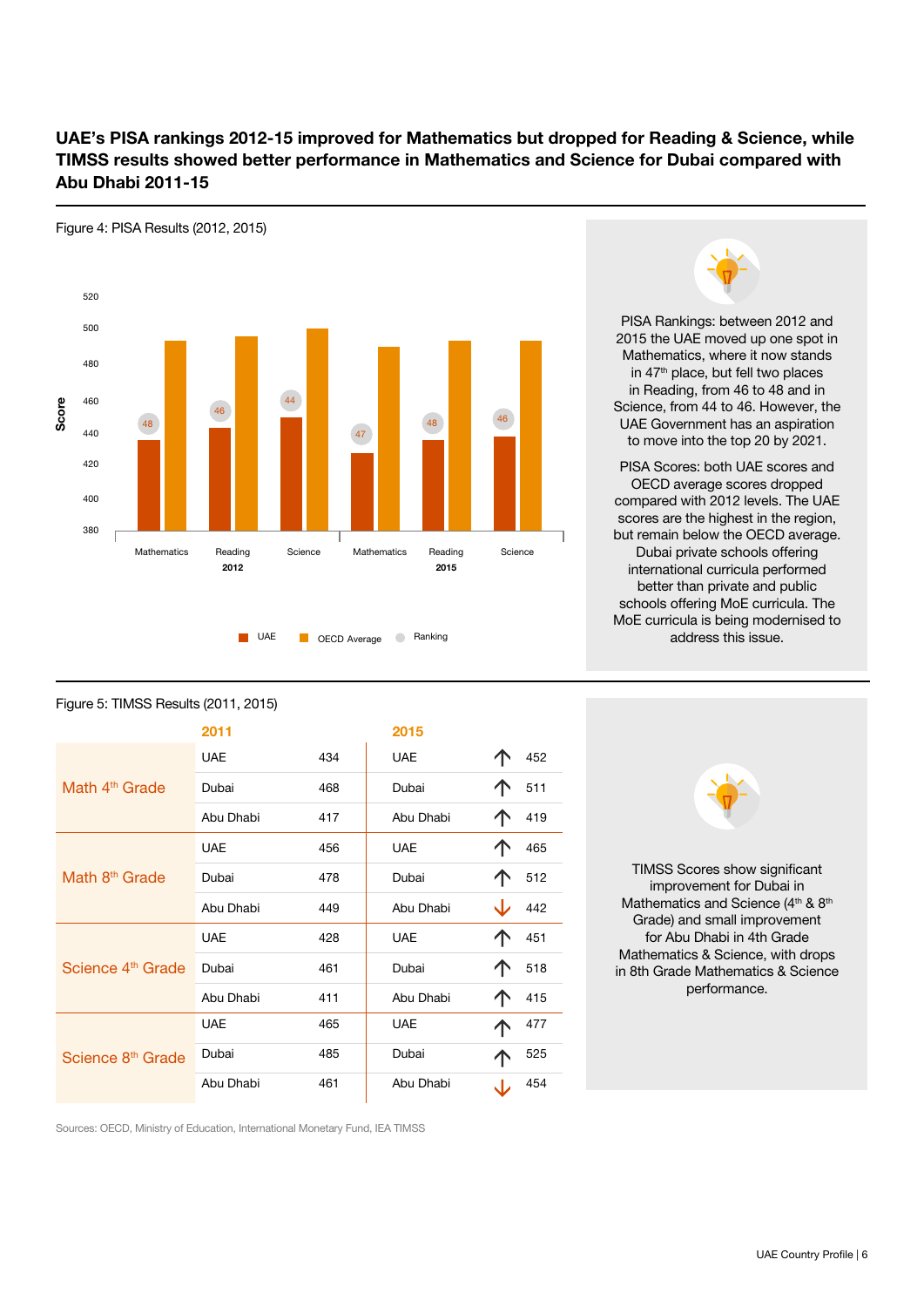

### Key Education Trends: Pre-K

Pre-K enrolment is expected to increase in Dubai & Abu Dhabi, with the latter expected to grow at a faster rate

#### Figure 6: Pre-K Enrolment Estimates (2013-2021)



Whilst Dubai has reported having

more than 200 nurseries, (around 50 more than Abu Dhabi reported), nursery enrolment in Abu Dhabi has seen faster growth, which, if it continues, will result in an expected 2016-2021 CAGR of 11.5% compared with 9% in Dubai. Overall we expect growth to continue as the emphasis on the importance of early childhood education increases, alongside a move towards higher female participation rates in the workforce.

OECD average participation rates of 0-2 year olds are estimated at 33%, compared to estimated participation rates of 7% in Abu Dhabi and 10% in Dubai.

\*: Estimated figure for Abu Dhabi and actual data for Dubai

\*\*: Population estimates include half the 4 year old population to account for academic year considerations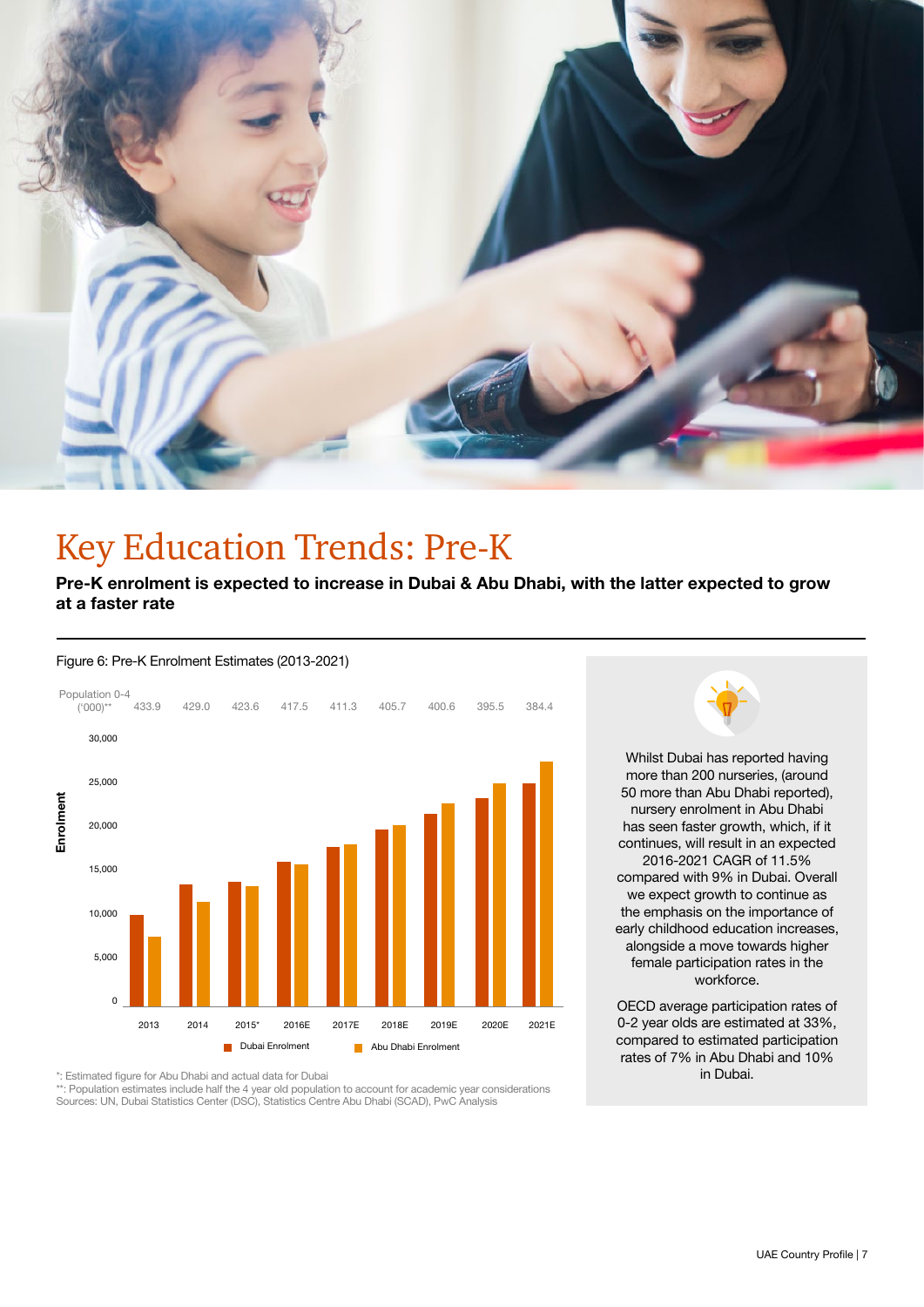

### Key Education Trends: K-12

Private education enrolment is expected to grow at a CAGR of ~4%, almost 4 times higher than the rate of public education enrolment growth



Figure 7: K-12 Enrolment Estimates (2013-2021)

More than 150,000 new students will enroll between 2016 and 2021 in private K-12 if enrolment growth continues at the current rate – although some of this will be absorbed by capacity in existing school with low utilization rates, particularly those most recently opened. (*refer to Figure 9 for a breakdown of school growth in Dubai and Abu Dhabi*)

This growth is in line with UN projections, which predict that the overall population will continue to grow until 2021. The K-12 age group (4-18) shows the highest growth during the 2013-2016 period (CAGR 2.7%), and is likely to grow at a slightly slower rate for 2017-2021 (CAGR 2.2%). In 2016, the UAE had 27% of its students in public schools, and it spent around \$22,000 (80,000 AED) per student, more than double the OECD average of \$9,000 (33,000 AED).

\* Population estimates include half the 4 year old population and half the 18 year old population to account for academic year considerations Sources: UN, Ministry of Education, International Monetary Fund, PwC Analysis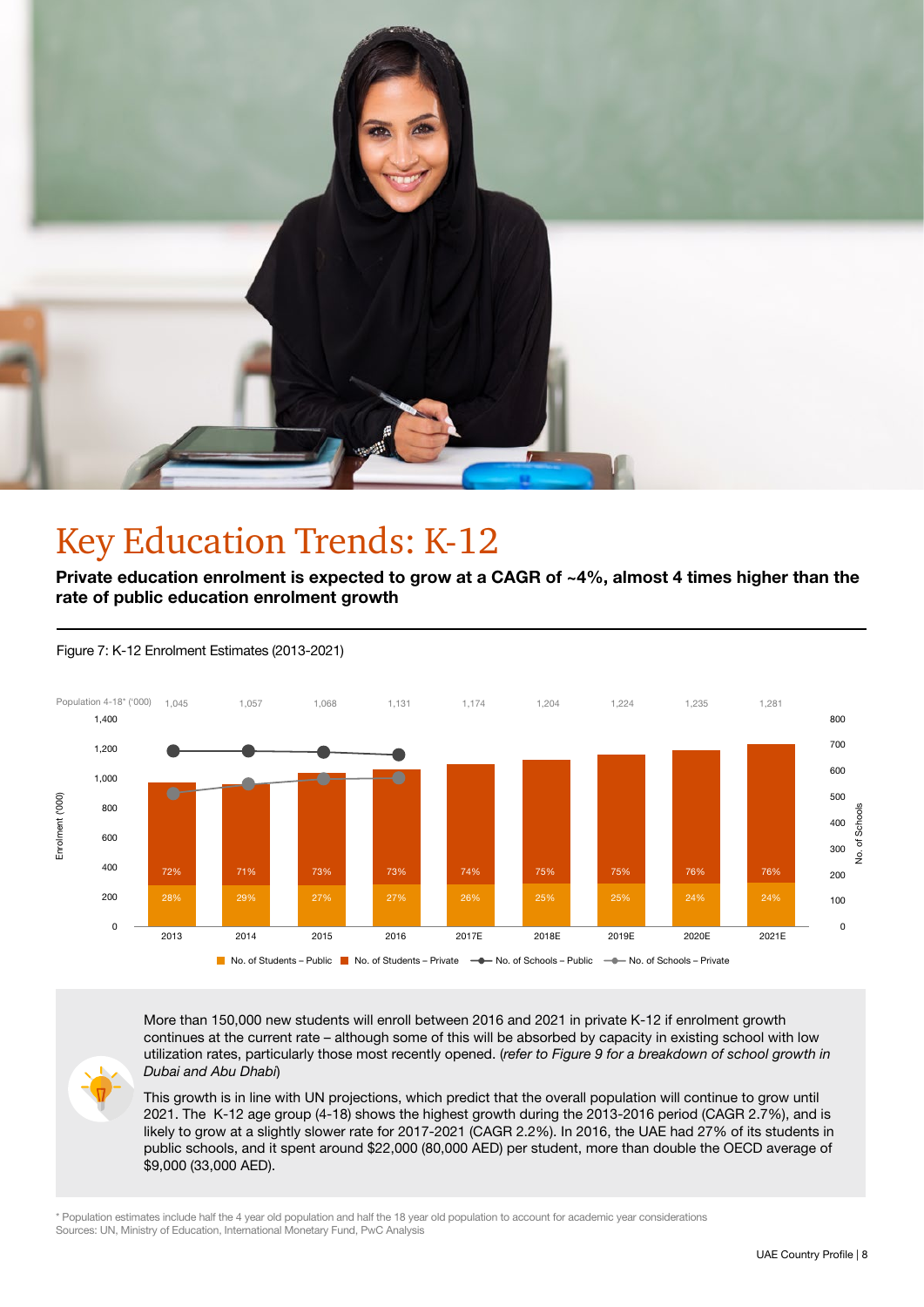#### By Emirate: K-12 private sector enrolment grew by more than 95,000 between 2013 and 2016 across all seven Emirates, with almost 60% of that growth coming from Dubai and Abu Dhabi



Figure 8: K-12 Enrolment by Emirate (2013, 2016)

#### By Main Markets: Dubai and Abu Dhabi have been growing at similar rates when it comes to K-12 private sector enrolment (~CAGR 4%)



Figure 9: Private K-12 Enrolment Estimates in Dubai and Abu Dhabi (2013-2021)

\* Estimated figure for Abu Dhabi and actual data for Dubai

Sources: Knowledge and Human Development Authority (KHDA), Dubai Statistics Center (DSC), Statistics Centre Abu Dhabi (SCAD), PwC Analysis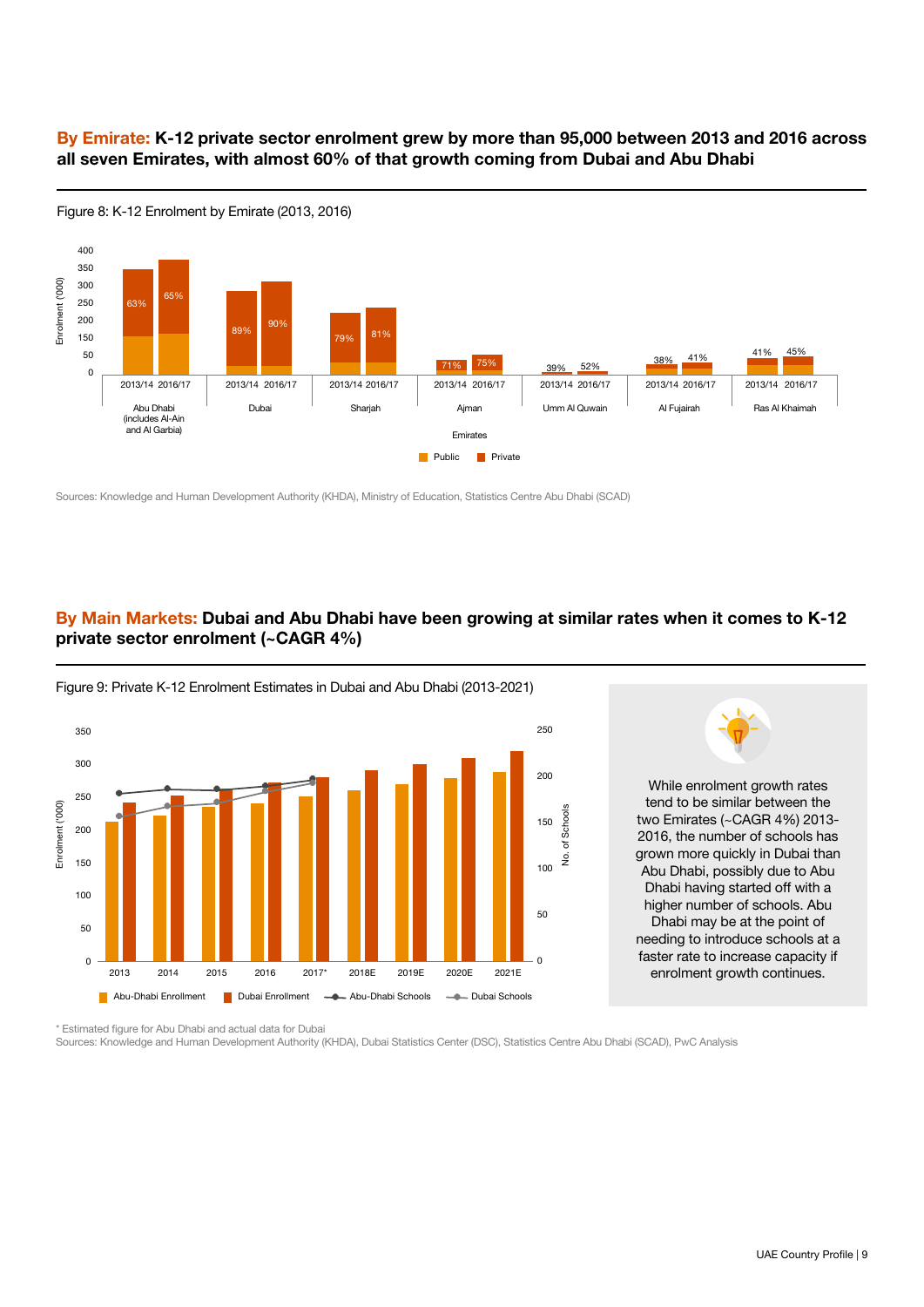#### By Curriculum: UK, Indian and US curriculum popularity continues to drive growth in enrolment, with UK preference being significantly higher in Dubai, compared with a mix of preferences in Abu Dhabi

Figure 10: Private K-12 Enrolment Estimates by Curriculum in Dubai and Abu Dhabi (2013-2021)

In Dubai, if UK school enrolment continues to increase, it will represent over a third of the market by 2021. This will translate into 26,000 more enrolments by 2021, representing growth over 6 times higher than any other school curriculum type. In Abu Dhabi, the case is similar for US curriculum schools, where, if enrolment continues to increase, it will represent almost a third of the market in 2021, with more than 21,000 additional enrolments. The drop in MoE curriculum popularity could reflect a preference among parents for more international curricula. DubaiAbu Dhabi 120,000 100,000 80,000 Enrolment Enrolment 60,000 40,000 20,000 0 2017 2018E 2019E 2020E 2021E 2013 2014 2015 2016 2013 2014 2015 2016 2017 2018E 2019E 2020E 2021E  $UK \rightarrow$ -Indian  $\rightarrow$ -US  $\rightarrow$ -MoE  $\rightarrow$ -IB  $\leftarrow$  US  $\leftarrow$  UK  $\leftarrow$  Indian  $\leftarrow$  MoE  $\leftarrow$  SABIS  $\leftarrow$  Other\*

\* Other includes IB, among other less common curricula (French, Canadian, etc.)

Sources: Knowledge and Human Development Authority (KHDA), Department of Education and Knowledge (ADEK), PwC Analysis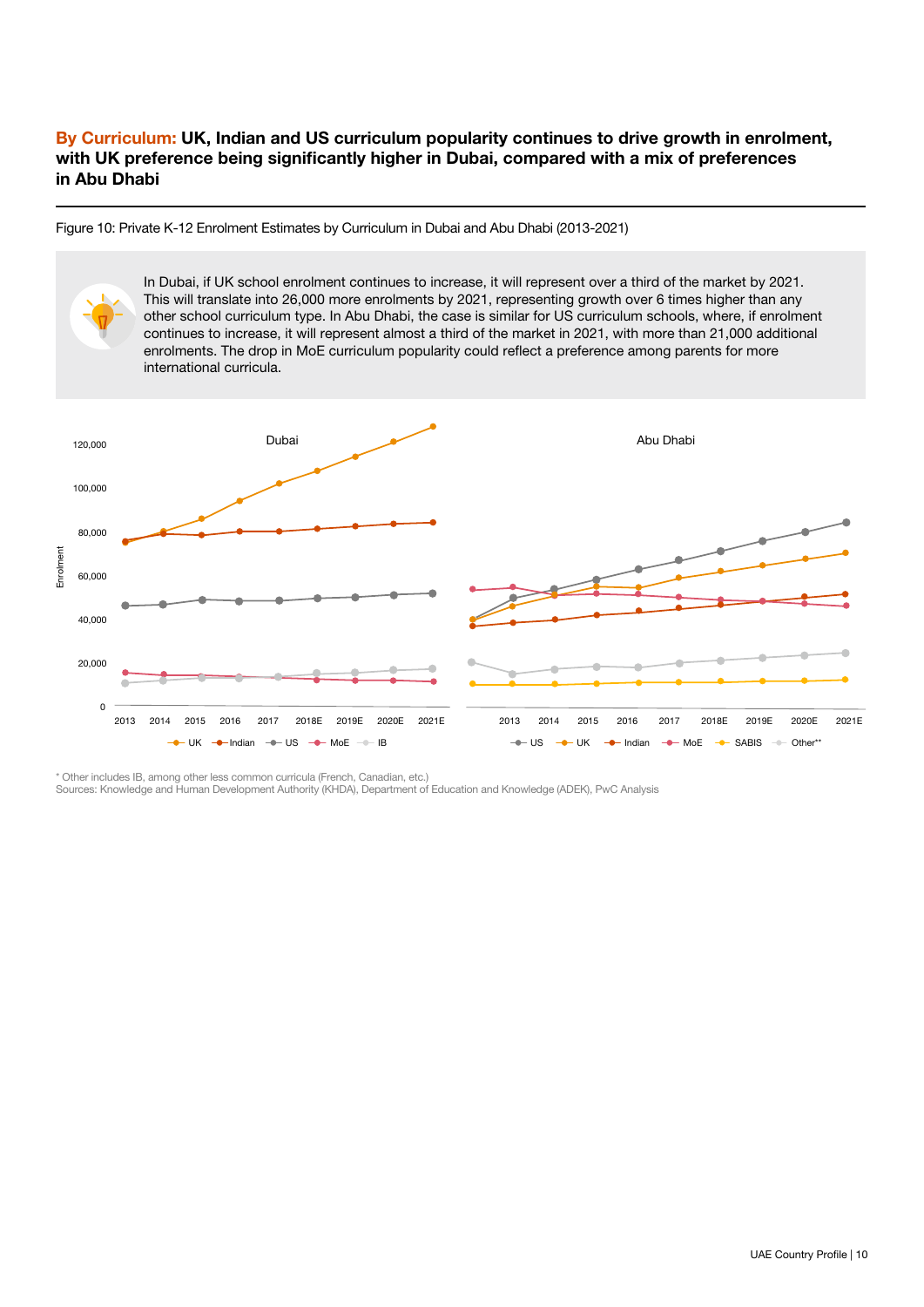#### By Quality: Overall school quality in Dubai improved over the past 5 years, with schools rated good and higher growing from 49% of total schools to 66%

#### Figure 11: Private School Ratings in Dubai (2013-2017)



Overall utilization has dropped across curriculum types meaning that at least some of the projected additional enrolment will be provided for in existing schools. The new capacity in IB in particular has not been filled yet, which could be explained by the high tuition fees of these schools. Despite higher average fees, parents remain willing to send their children to "Outstanding" and "Very Good" schools. On the other hand, the utilization of 'Good' and 'Acceptable' schools has dropped significantly. The 'Weak' rated schools are now seeing higher utilization, perhaps explained by the closure of the weakest and emptiest schools and the fact that these schools tend to cater to lower income families.



#### Figure 12: Private School Utilization Rates by Curriculum in Dubai (2014, 2017)

| <b>Utilization rates</b><br>by curriculum* | <b>UK</b> | <b>Indian</b> | US     | <b>MoE</b> | IΒ     | <b>Overall</b> |
|--------------------------------------------|-----------|---------------|--------|------------|--------|----------------|
| 2014                                       | 87.5%     | 88.6%         | 86.1%  | 84.2%      | 93.3%  | 88%            |
| 2017                                       | 82%       | 82%           | 79%    | 78%        | 78%    | 80%            |
| Average Fees AED**                         | 42,000    | 14.000        | 33,000 | 7,000      | 69,000 | -              |

#### Figure 13: Private School Utilization Rates by Rating in Dubai (2014, 2017)

| <b>Utilization rates</b><br>by rating* | <b>Outstanding</b> | <b>Very Good</b> | Good   | Acceptable | <b>Weak</b> |
|----------------------------------------|--------------------|------------------|--------|------------|-------------|
| 2014                                   | 98.5%              |                  | 95.3%  | 90.9%      | 79.5%       |
| 2017                                   | 93%                | 91%              | 81%    | 81%        | 85%         |
| Average Fees AED**                     | 60,000             | 50,000           | 32,000 | 18,000     | 7,000       |

\* Utilization is calculated by dividing current school enrolment by current school capacity

\*\* Fees have been rounded to the nearest thousand

Sources: Knowledge and Human Development Authority (KHDA)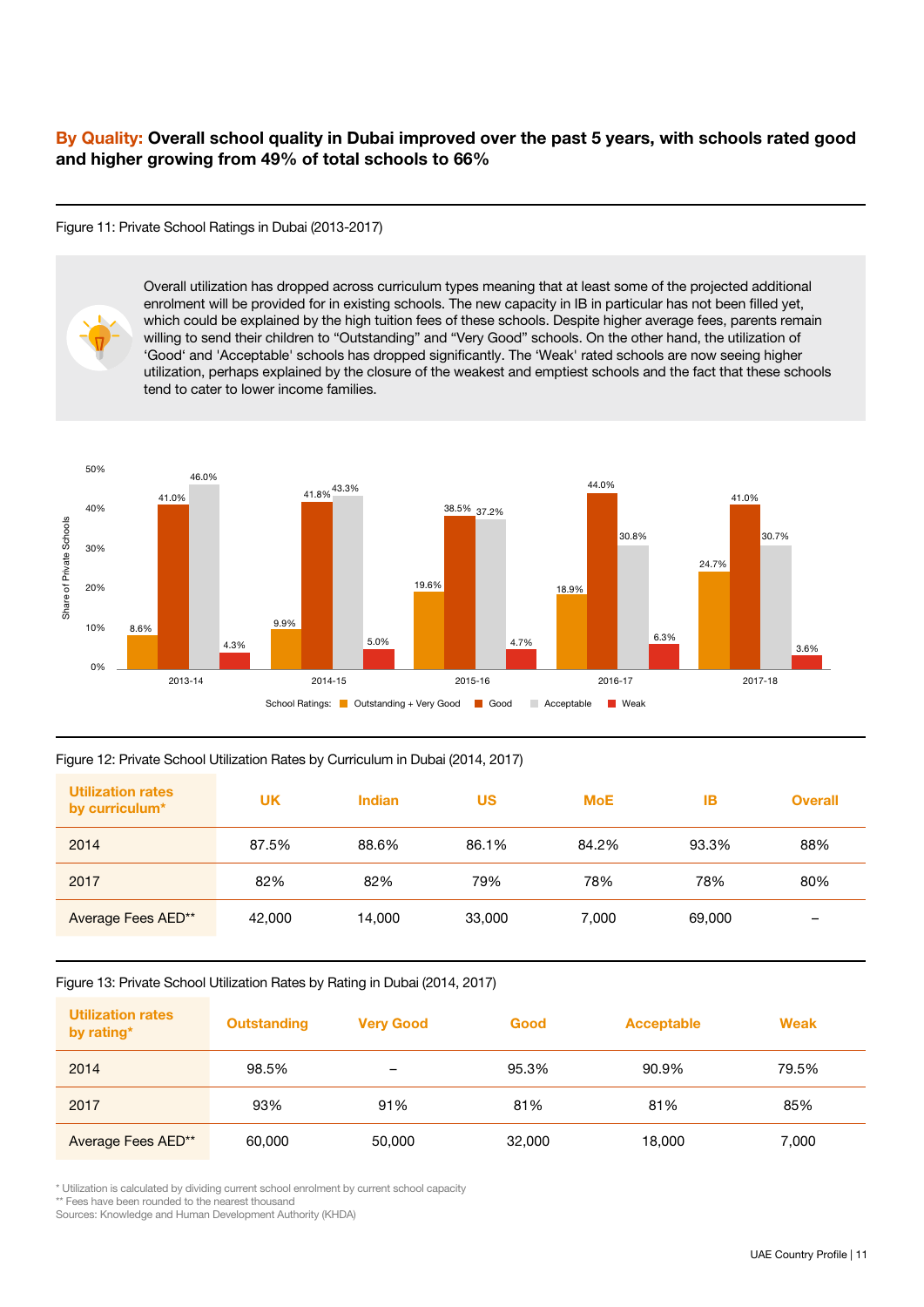#### By Market Size: There is a shortage of quality schools in the AED 30,000-50,000 fee range



Dubai's average fees per student is around 26,000 AED, with the majority of schools charging fees below 30,000 AED, particularly where schools tend be bigger and have ratings of "Good" or lower. The majority of "Very Good" and "Outstanding" Schools charge average fees over 40,000 AED. There is a market gap for schools in the 30,000-50,000 AED range, specifically for high quality schools.



#### Figure 14: Private School Fee Distribution by Size, Curriculum and Rating in Dubai (2017)

Figure 15: Private School Market Size Estimates in Dubai and Abu Dhabi (2013-2021)\*\*





The Dubai and Abu Dhabi markets are expected to grow at CAGR rates of 7-8%, with Dubai growing at a slightly higher rate to a market value almost 4 billion AED higher than that of Abu

\* Estimated figure for Abu Dhabi and actual data for Dubai

\*\*Abu Dhabi and Dubai K-12 private school market size based on tuition fee (AED) and enrolment

Sources: Knowledge and Human Development Authority (KHDA), Department of Education and Knowledge (ADEK), PwC Analysis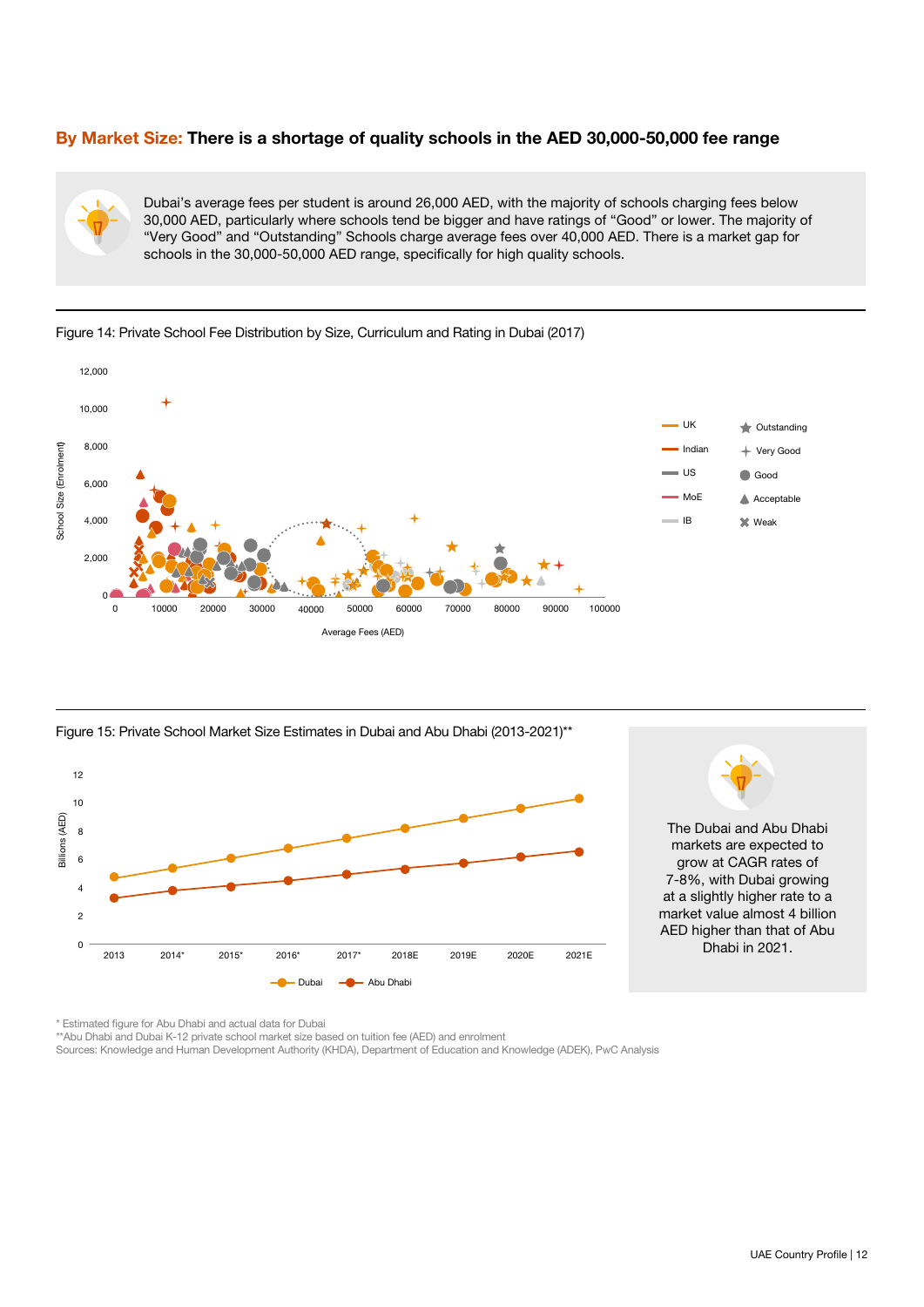

### Key Education Trends: Higher Education

#### The environment is uncertain, but Higher Education enrolment has the potential to grow by around 5,500 students by 2021

Higher education enrolment grew between 2013 and 2015 but fell in 2016, due to a drop in private enrolment estimated at -2.5%. If enrolment continues to drop at the same pace, the market will lose more than 10,000 students in private HE by 2021, in what could be called a pessimistic scenario.



On the other hand, the 18-24 population is projected to grow at a CAGR of around 2% (2017-2021), inbound student numbers exceeded 70,000 in 2016, and recent reforms have extended student visas from 1 year to 5 years and up to 10 years for "exceptional" students. These factors, in addition to the arrival of highly ranked universities such as University of Birmingham, are likely to drive recovery in a "supply driven" market, closing some of the gaps resulting from the small range of programs currently offered. An optimistic scenario could see private enrolment continuing to grow linearly at a CAGR of 3.5%, adding more than 21,000 students by 2021.

The reality may be somewhere between these scenarios, where some recovery is expected, but at a growth rate lower than that seen over the past few years. We estimate both public and private enrolment will grow at a CAGR of around 0.7%, resulting in more than 5,500 extra enrolments by 2021.



Figure 16: Higher Education Enrolment Estimates (2013-2021)

\*2014 is an estimate

Sources: Knowledge and Human Development Authority (KHDA), UN, UNESCO, Federal Competitiveness and Statistics Authority (FCSA), PwC Analysis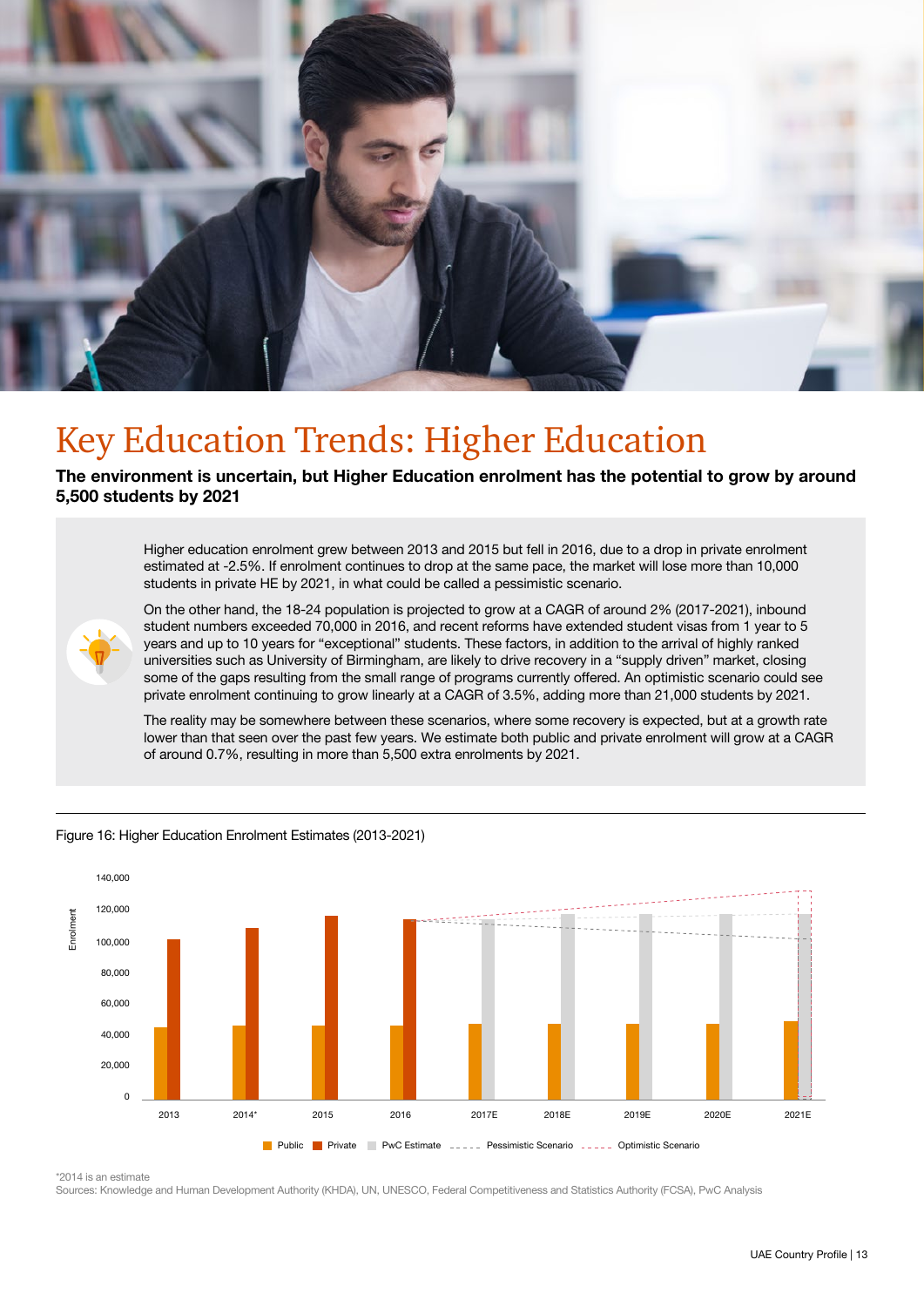#### By Emirate: Dubai and Abu Dhabi dominate with the largest number of higher education students

In Dubai private provision makes up a much larger proportion of seats while in Abu Dhabi the split is even, likely driven both by the fact that ~70% of Abu Dhabi students are Emiratis, compared with ~35% in Dubai. Equally important for understanding the difference is the impact of Dubai's academic free zones, which attract a large number of private universities and international branch campuses to the Emirate, making private higher education a more attractive option for students seeking quality international education.



Sources: Knowledge and Human Development Authority (KHDA), Dubai Statistics Center (DSC), Federal Competitiveness and Statistics Authority (FCSA)

#### By Main Markets: The biggest drop in private higher education enrolment in the UAE in 2016 came from Dubai's non free zone universities

Enrolment in KHDA HEIs continued to grow, with the drop in 2016 coming from private HEIs outside of free zones in Dubai. Abu Dhabi's growth slowed in 2016 but did not see a drop in enrolment, continuing a trend of slower yet steady increase over the past 4 years.



#### Figure 18: Higher Education Enrolment Estimates in Dubai and Abu Dhabi (2013-2016)

CAGR 2013-2016 Public Dubai -1.5% | AD: 0.4%

CAGR 2013-2016 Private Dubai: -5.3% | AD: 7.3%

CAGR 2013-2016 Private FZ Dubai: 11.5%

\*2014 is an estimate

Sources: Knowledge and Human Development Authority (KHDA), Federal Competitiveness and Statistics Authority (FCSA)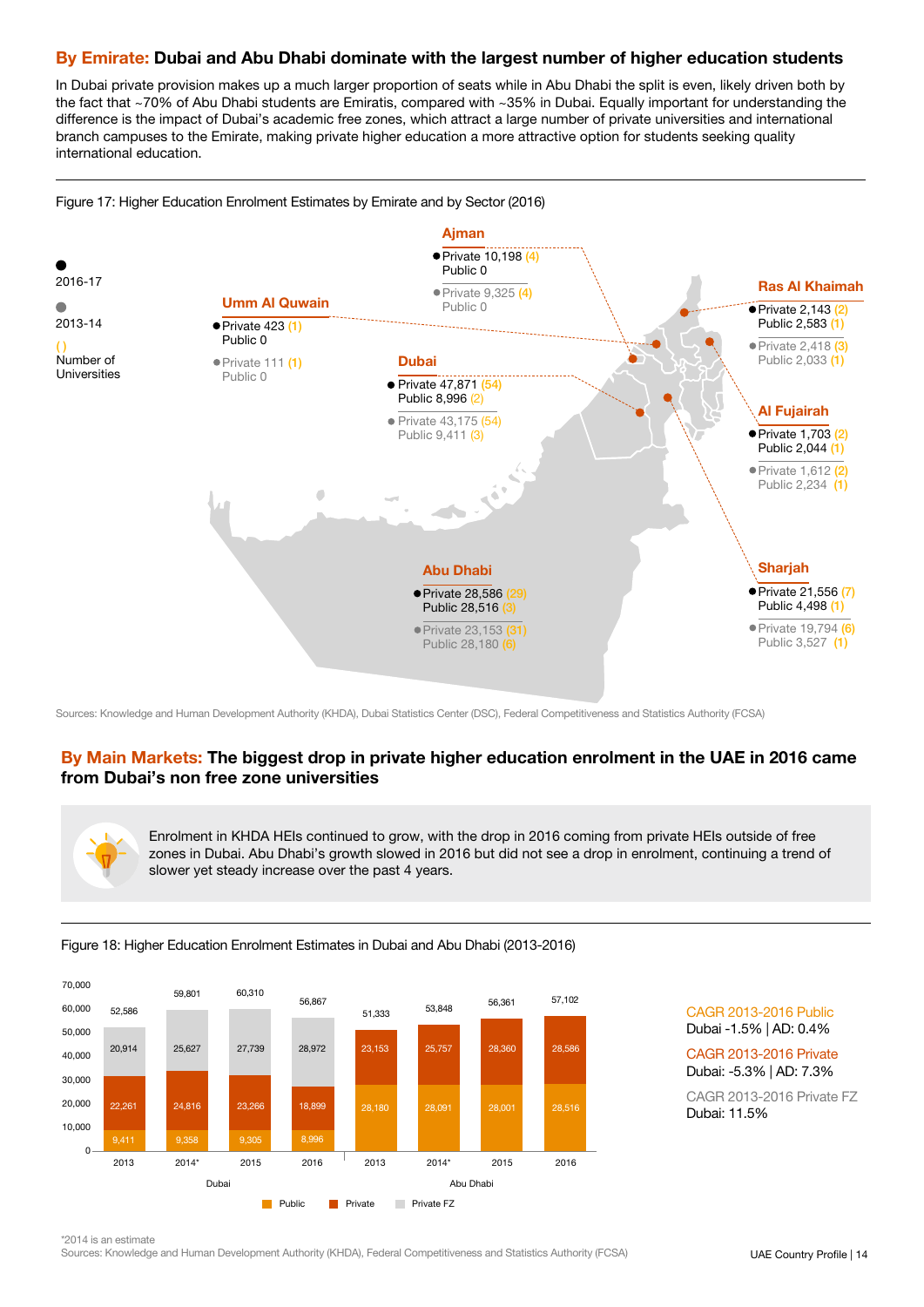#### By Specialization: There is little annual variation in graduating students' specializations, despite changing labor market needs, with Business and Engineering continuing to be the top choices in both public and private universities



Public universities tend to have more diversity among their graduating students' specializations than private HEIs in Dubai and Abu Dhabi, where 75% of all graduating students fall under 2 specializations: Business and Engineering in Dubai and Business and Education in Abu Dhabi. Private universities are also driven to offer more profitable programs, and often stay away from programs that either attract smaller enrolment numbers or have higher infrastructure and running costs. Examples include Medicine, Arts, Sports, History, Archaeology etc.

The UAE has a relatively low number of postgraduate students compared with mature markets and the number of undergraduate students in the country. To enhance its global standing in education, more is required to increase the number and attractiveness of postgraduate courses available as well as the availability of research funding.

#### Figure 19: Higher Education Graduates by Specialization in UAE Public Institutions (2015)



Figure 20: Higher Education Graduates by Specialization in Dubai and Abu Dhabi Private Institutions (2015)



Sources: Knowledge and Human Development Authority (KHDA), Federal Competitiveness and Statistics Authority (FCSA), Statistics Centre Abu Dhabi (SCAD)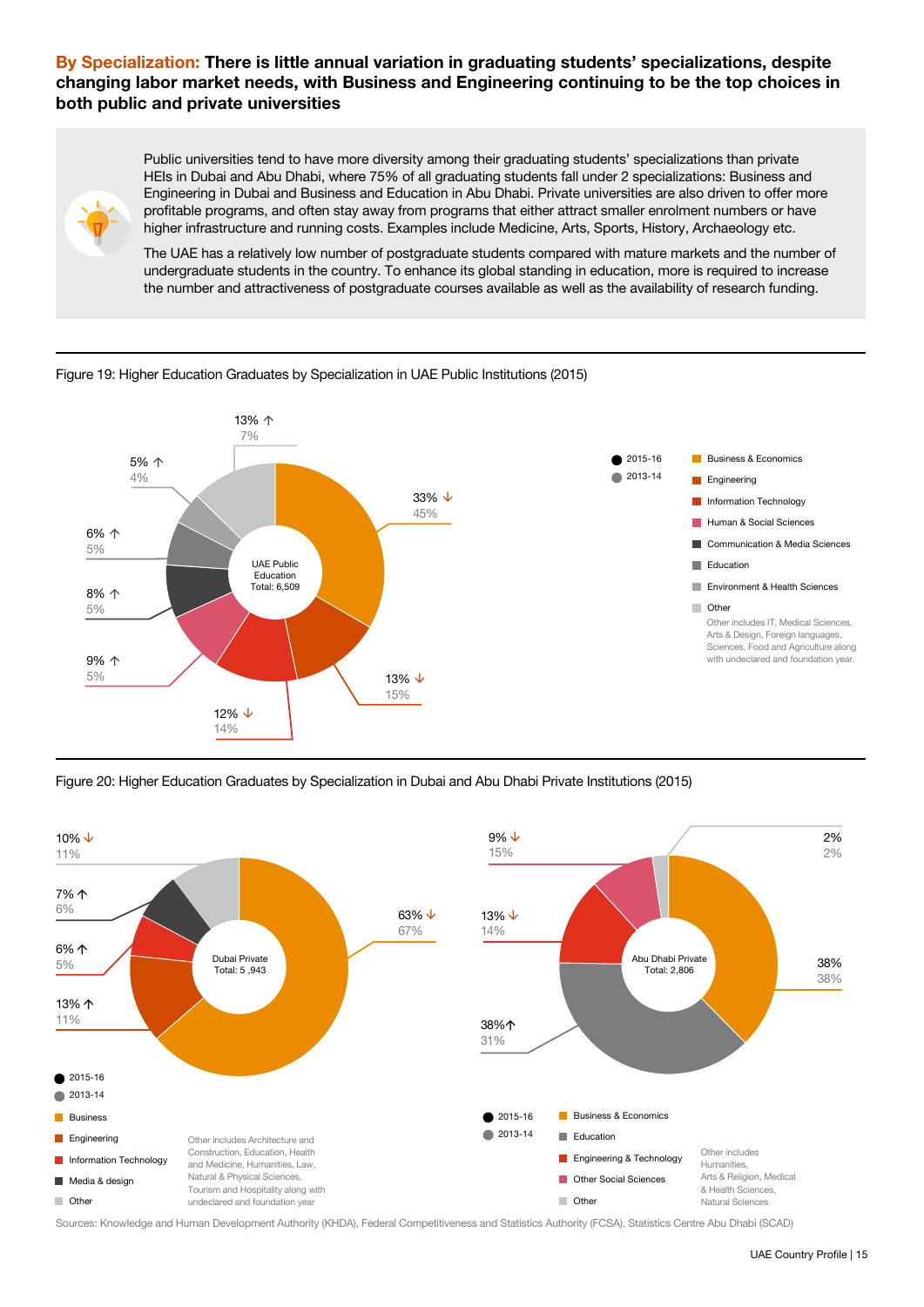

UAE leadership recognizes the need to move away from business and finance courses and focus more on STEAM related subjects in preparation for a job market where technological disruption is underway and a push to reduce the current dependency on government employment will increase the need for private sector participation. Priority sectors identified as needed for the UAE's future job market include:

- Energy and Petrochemicals
- Travel, Tourism and Hospitality
- Manufacturing
- Trade and Logistics
- Financial Services
- Technology, Media and Communications
- Construction\*

The UAE's national vision and major projects like the Expo 2020 are likely to influence a transition towards specializations like Information Technology, the Sciences, Communication, Media and Design, alongside a continued focus on engineering. However, to what extent and speed both the private universities and the student population will respond is yet to be determined. Private universities are unlikely to be able to invest in new programs with low initial student numbers, a gap that public universities might be expected to fill. Student uptake of these programs may need a combination of a necessary shift in mindset, alongside a rapid shift in the job market to supply new jobs that will encourage students to venture towards different specializations.

<sup>\*</sup>The composition of the construction labor force is skewed towards lower skilled labor, and is dependent on the growth of other sectors, so is not considered a priority field for student studies.

Sources: Knowledge and Human Development Authority, Federal Competitiveness and Statistics Authority (FCSA), Statistics Centre Abu Dhabi, British Council Future Skills Report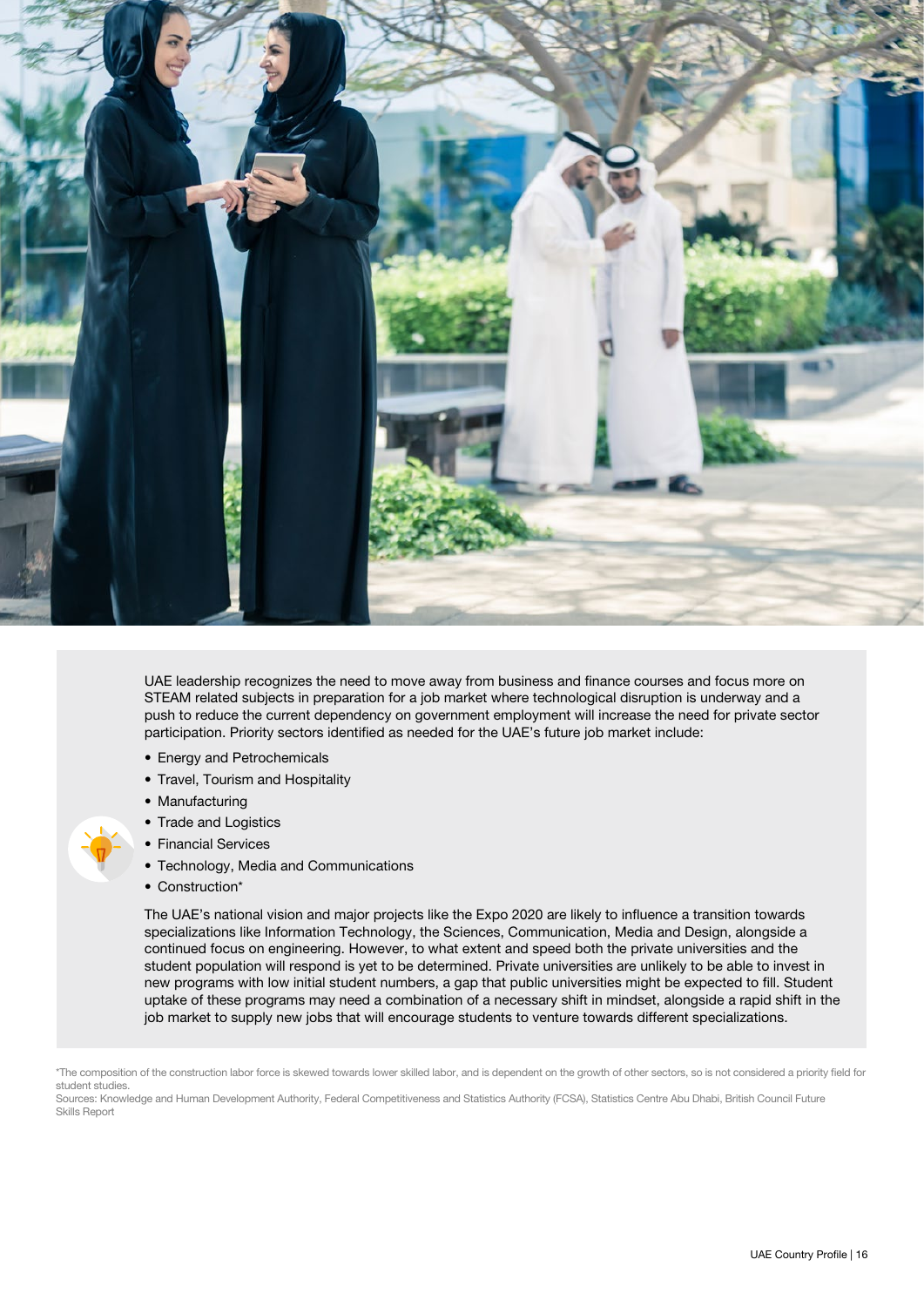### Contact us

PwC works nationally and internationally in the education sector with governments, agencies and private sector organizations. If you want to talk to our Middle East team of dedicated specialists who focus exclusively on the education sector, please get in touch.



Sally Jeffery Partner E: sally.jeffery@pwc.com



Roland Hancock Senior Director E: roland.hancock@pwc.com



Sara Marie Manager E: sara.marie@pwc.com